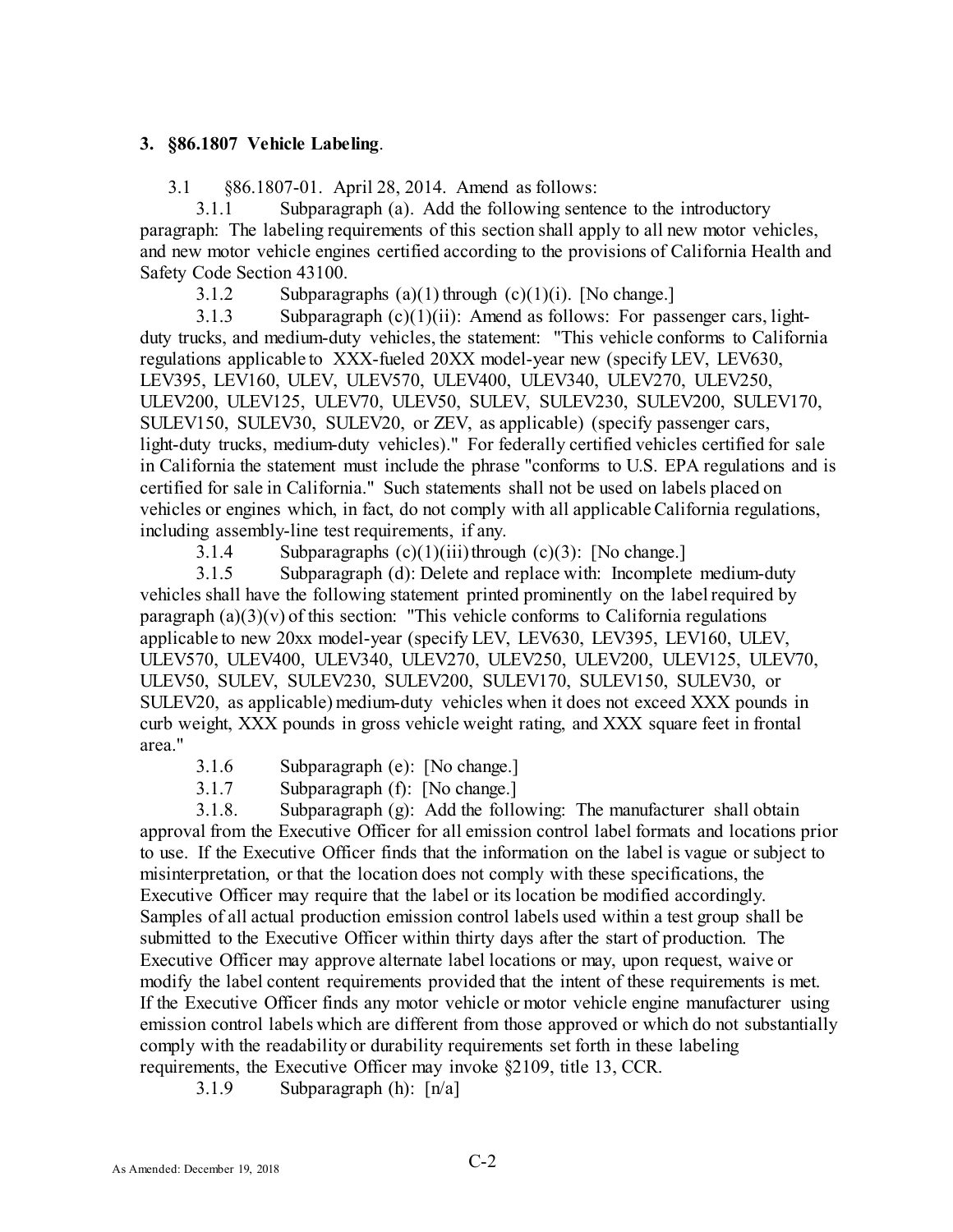## 3.2 California Labeling Requirements.

3.2.1. In addition to the federal requirements set forth in §86.1807, labeling shall conform with the requirements specified in section 1965, title 13, CCR and with either the "California Environmental Performance Label Specifications for 2009 and Subsequent Model Year Passenger Cars, Light-Duty Trucks, and Medium-Duty Passenger Vehicles" or the "California Environmental Performance Label Specifications for 2021 and Subsequent Model Year Medium-Duty Vehicles, Except Medium-Duty Passenger Vehicles," as applicable, as incorporated by reference in section 1965, title 13, CCR. In cases where there is conflict with the federal label specifications, the California requirements shall apply.

3.2.2. For all 2015 and subsequent model-year vehicles (except zero-emission vehicles (ZEVs)), the tune-up label shall also contain the following information lettered in the English language in block letters and numerals which shall be of a color that contrasts with the background of the label:

(a) "CA OBD II" or "OBD Exempt".

(b) Identification of the Exhaust Emission Control System, including but not limited to:

| <b>AIR</b>        | Secondary Air Injection (Pump);                            |
|-------------------|------------------------------------------------------------|
| <b>CAC</b>        | Charge Air Cooler;                                         |
| <b>CFI</b>        | Continuous Fuel Injection;                                 |
| <b>CTOX</b>       | Continuous (Passive) Trap Oxidizer (Diesel Engine);        |
| <b>DFI</b>        | Direct Fuel Injection;                                     |
| <b>DOR</b>        | Direct Ozone Reduction;                                    |
| <b>DPF</b>        | Diesel Particulate Filter (Active);                        |
| <b>EGR</b>        | <b>Exhaust Gas Recirculation;</b>                          |
| <b>EGRC</b>       | EGR Cooler;                                                |
| <b>EHOC</b>       | Electrically Heated Oxidation Catalyst;                    |
| <b>EHTWC</b>      | Electrically Heated Three-Way Catalyst;                    |
| EM                | Engine Modification;                                       |
| <b>FFS</b>        | Flexible Fuel Sensor;                                      |
| <b>GPF</b>        | Particulate Filter for Spark-Ignited Engine;               |
| <b>HAC</b>        | Hydrocarbon Adsorbing Catalyst;                            |
| HO <sub>2</sub> S | Heated Oxygen Sensor;                                      |
| ΙFΙ               | Indirect Fuel Injection;                                   |
| <b>MFI</b>        | Multiport (Electronic) Fuel Injection, (Central) Multiport |
|                   | Fuel Injection;                                            |
| <b>NAC</b>        | NOx Adsorber Catalyst;                                     |
| NH3OC             | Ammonia Slip Catalyst;                                     |
| NH3S              | Ammonia Sensor;                                            |
| <b>NOXS</b>       | NO <sub>x</sub> Sensor;                                    |
| OC                | Oxidation Catalyst Only;                                   |
| O <sub>2</sub> S  | Oxygen Sensor;                                             |
| <b>PAIR</b>       | Pulsed Secondary Air Injection;                            |